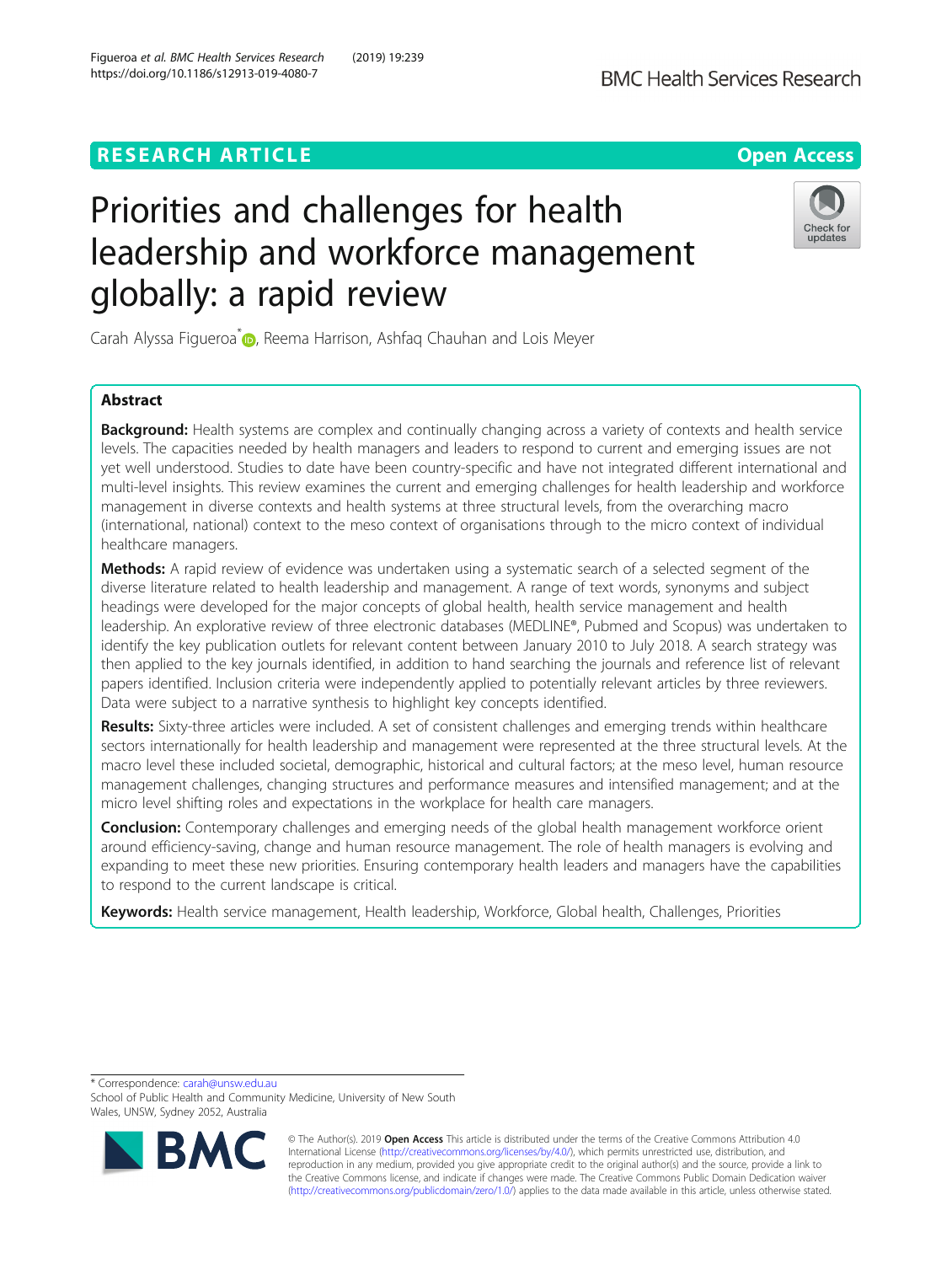#### Background

Health systems are increasingly complex; encompassing the provision of public and private health services, primary healthcare, acute, chronic and aged care, in a variety of contexts. Health systems are continually evolving to adapt to epidemiological, demographic and societal shifts. Emerging technologies and political, economic, social, and environmental realities create a complex agenda for global health [[1](#page-9-0)]. In response, there has been increased recognition of the role of non-state actors to manage population needs and drive innovation. The concept of 'collaborative governance,' in which non-health actors and health actors work together, has come to underpin health systems and service delivery internationally [\[1](#page-9-0)] in order to meet changing expectations and new priorities. Seeking the achievement of universal health coverage (UHC) and the Sustainable Development Goals (SDGs), particularly in low- and middle-income countries, have been pivotal driving forces [[2](#page-9-0)]. Agendas for change have been encapsulated in reforms intended to improve the efficiency, equity of access, and the quality of public services more broadly [[1](#page-9-0), [3\]](#page-9-0).

The profound shortage of human resources for health to address current and emerging population health needs across the globe was identified in the World Health Organization (WHO) landmark publication 'Working together for health' and continues to impede progress towards the SDGs [[4\]](#page-9-0). Despite some improvements overall in health workforce aggregates globally, the human resources for health challenges confronting health systems are highly complex and varied. These include not only numerical workforce shortages but imbalances in skill mix, geographical maldistribution, difficulty in inter-professional collaboration, inefficient use of resources, and burnout [[2,](#page-9-0) [5](#page-9-0), [6](#page-9-0)]. Effective health leadership and workforce management is therefore critical to addressing the needs of human resources within health systems and strengthening capacities at regional and global levels [\[4,](#page-9-0) [6](#page-9-0)–[8](#page-9-0)].

While there is no standard definition, health leadership is centred on the ability to identify priorities, provide strategic direction to multiple actors within the health system, and create commitment across the health sector to address those priorities for improved health services [[7,](#page-9-0) [8\]](#page-9-0). Effective management is required to facilitate change and achieve results through ensuring the efficient mobilisation and utilisation of the health workforce and other resources [[8\]](#page-9-0). As contemporary health systems operate through networks within which are ranging levels of responsibilities, they require cooperation and coordination through effective health leadership and workforce management to provide high quality care that is effective, efficient, accessible, patient-centred, equitable, and safe [\[9](#page-9-0)]. In this regard, health leadership and workforce management are interlinked and play critical roles in health services management [[7,](#page-9-0) [8\]](#page-9-0).

Along with health systems, the role of leaders and managers in health is evolving. Strategic management that is responsive to political, technological, societal and economic change is essential for health system strengthening [\[10](#page-9-0)]. Despite the pivotal role of health service management in the health sector, the priorities for health service management in the global health context are not well understood. This rapid review was conducted to identify the current challenges and priorities for health leadership and workforce management globally.

#### **Methods**

This review utilised a rapid evidence assessment (REA) methodology structured using the Preferred Reporting Items for Systematic Reviews and Meta-Analyses (PRISMA) checklist [[11\]](#page-9-0). An REA uses the same methods and principles as a systematic review but makes concessions to the breadth or depth of the process to address key issues about the topic under investigation [[12](#page-9-0)–[14](#page-9-0)]. An REA provides a balanced assessment of what is already known about an issue, and the strength of evidence. The narrower research focus, relative to full systematic reviews, make REAs helpful for systematically exploring the evidence around a particular issue when there is a broad evidence base to explore [\[14](#page-9-0)]. In the present review, the search was limited to contemporary literature (post 2010) selected from leading health service management and global health journals identified from exploring major electronic databases.

#### Search strategy

#### Phase 1

An explorative review of three core databases in the area of public health and health services (MEDLINE®, Pubmed and Scopus) was undertaken to identify the key publication outlets for relevant content. These databases were selected as those that would be most relevant to the focus of the review and have the broadest range of relevant content. A range of text words, synonyms and subject headings were developed for the major constructs: global health, health service management and health leadership, priorities and challenges. Regarding health service management and health leadership, the following search terms were used: "healthcare manag\*" OR "health manag\*" OR "health services manag\*" OR "health leader\*". Due to the large volume of diverse literature generated, a systematic search was then undertaken on the key journals that produced the largest number of relevant articles. The journals were selected as those identified as likely to contain highly relevant material based on an initial scoping of the literature.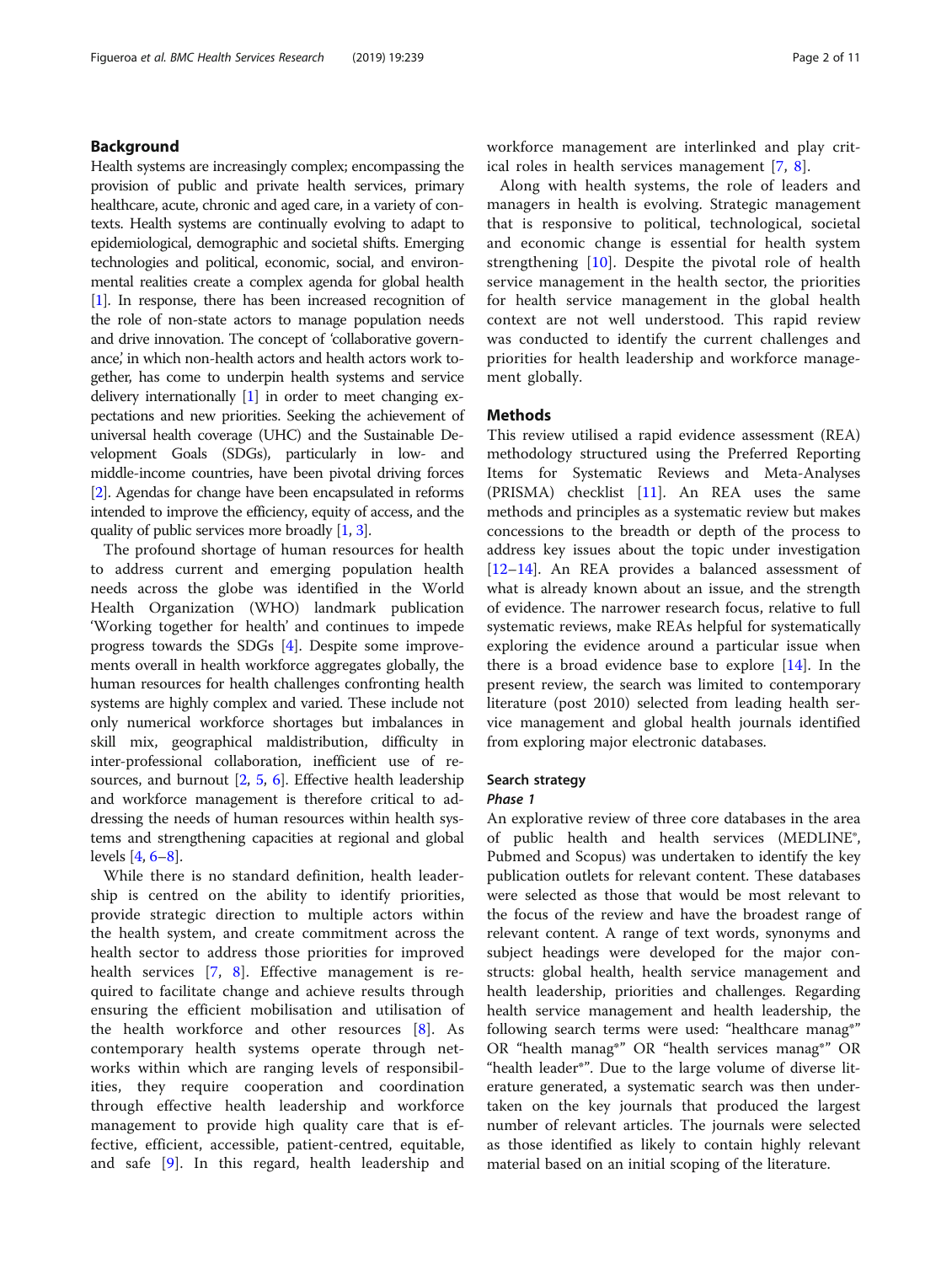#### Phase 2

Based on the initial database search, a systematic search for articles published in English between 1 January 2010 and 31 July 2018 was undertaken of the current issues and archives of the following journals: Asia-Pacific Journal of Health Management; BMC Health Services Research; Healthcare Management Review; International Journal of Healthcare Management; International Journal of Health Planning and Management; Journal of Healthcare Management; Journal of Health Organisation and Management; and, Journal of Health Management. Hand-searching of reference lists of identified papers were also used to ensure that major relevant material was captured.

#### Study selection and data extraction

Results were merged using reference-management software (Endnote) and any duplicates removed. The first author (CF) screened the titles and abstracts of articles meeting the eligibility criteria (Table 1). Full-text publications were requested for those identified as potentially relevant. The inclusion and exclusion criteria were then independently applied by two authors. Disagreements were resolved by consensus or consultation with a third person, and the following data were extracted from each publication: author(s), publication year, location, primary focus and main findings in relation to the research

|  |  | Table 1 Eligibility criteria for selecting studies for the review |  |  |  |  |  |  |  |
|--|--|-------------------------------------------------------------------|--|--|--|--|--|--|--|
|--|--|-------------------------------------------------------------------|--|--|--|--|--|--|--|

| Inclusion criteria                                                                                                          | Exclusion criteria                                                                                                                                                                           |
|-----------------------------------------------------------------------------------------------------------------------------|----------------------------------------------------------------------------------------------------------------------------------------------------------------------------------------------|
| Date and language limits                                                                                                    |                                                                                                                                                                                              |
| Between 1 January 2010 and 31<br>July 2018, English                                                                         | Pre-2010, Non-English                                                                                                                                                                        |
| Type of publication                                                                                                         |                                                                                                                                                                                              |
| Peer-reviewed research articles                                                                                             | Editorials, expert opinions,<br>perspectives, viewpoints,<br>commentaries and other<br>articles where an abstract<br>and methods are not<br>described                                        |
| Study design                                                                                                                |                                                                                                                                                                                              |
| All study designs                                                                                                           | Description of methods,<br>models and theories<br>without empirical data<br>or findings                                                                                                      |
| Content                                                                                                                     |                                                                                                                                                                                              |
| Reported outcomes relating to global<br>challenges, issues, needs, with<br>reference to health management<br>or leadership. | Analysis of the clinical<br>aspects of management<br>of a specific disease or<br>health condition.<br>Specifically focused on<br>competencies and<br>capabilities in managers<br>and leaders |
| Target group                                                                                                                |                                                                                                                                                                                              |
| Managers and leaders in health                                                                                              | Other health care professionals                                                                                                                                                              |

objective. Sixty-three articles were included in the final review. The selection process followed the PRISMA checklist [\[11](#page-9-0)] as shown in Fig. [1](#page-3-0).

#### Data extraction and analysis

A narrative synthesis was used to explore the literature against the review objective. A narrative synthesis refers to "an approach to the systematic review and synthesis of findings from multiple studies that relies primarily on the use of words and text to summarise and explain the findings of the synthesis" [[15\]](#page-9-0). Firstly, an initial description of the key findings of included studies was drafted. Findings were then organised, mapped and synthesised to explore patterns in the data.

#### Results

#### Search results

A total of 63 articles were included; Table [2](#page-4-0) summarizes the data extraction results by region and country. Nineteen were undertaken in Europe, 16 in North America, and one in Australia, with relatively fewer studies from Asia, the Middle East, and small island developing countries. Eighteen qualitative studies that used interviews and/or focus group studies [\[16](#page-9-0)–[32\]](#page-9-0) were identified. Other studies were quantitative [\[33](#page-9-0)–[39](#page-10-0)] including the use of questionnaires or survey data, or used a mixed-method approach [[40](#page-10-0)–[44](#page-10-0)]. Other articles combined different types of primary and secondary data (key informant interviews, observations, focus groups, questionnaire/survey data, and government reports). The included literature also comprised 28 review articles of various types that used mixed data and bibliographic evidence.

#### Key challenges and emerging trends

A set of challenges and emerging trends were identified across healthcare sectors internationally. These were grouped at three levels: 1) macro, system context (society, demography, technology, political economy, legal framework, history, culture), 2) meso, organisational context (infrastructure, resources, governance, clinical processes, management processes, suppliers, patients), and 3) micro context related to the individual healthcare manager (Table [3\)](#page-5-0). This multi-levelled approach has been used in previous research to demonstrate the interplay between different factors across different levels, and their direct and indirect reciprocal influences on healthcare management policies and practices [[45\]](#page-10-0).

#### Societal and system-wide (macro)

Population growth, ageing populations, and increased disease burdens are some of the common trends health systems are facing globally. Developing and developed countries are going through demographic and epidemiological transitions;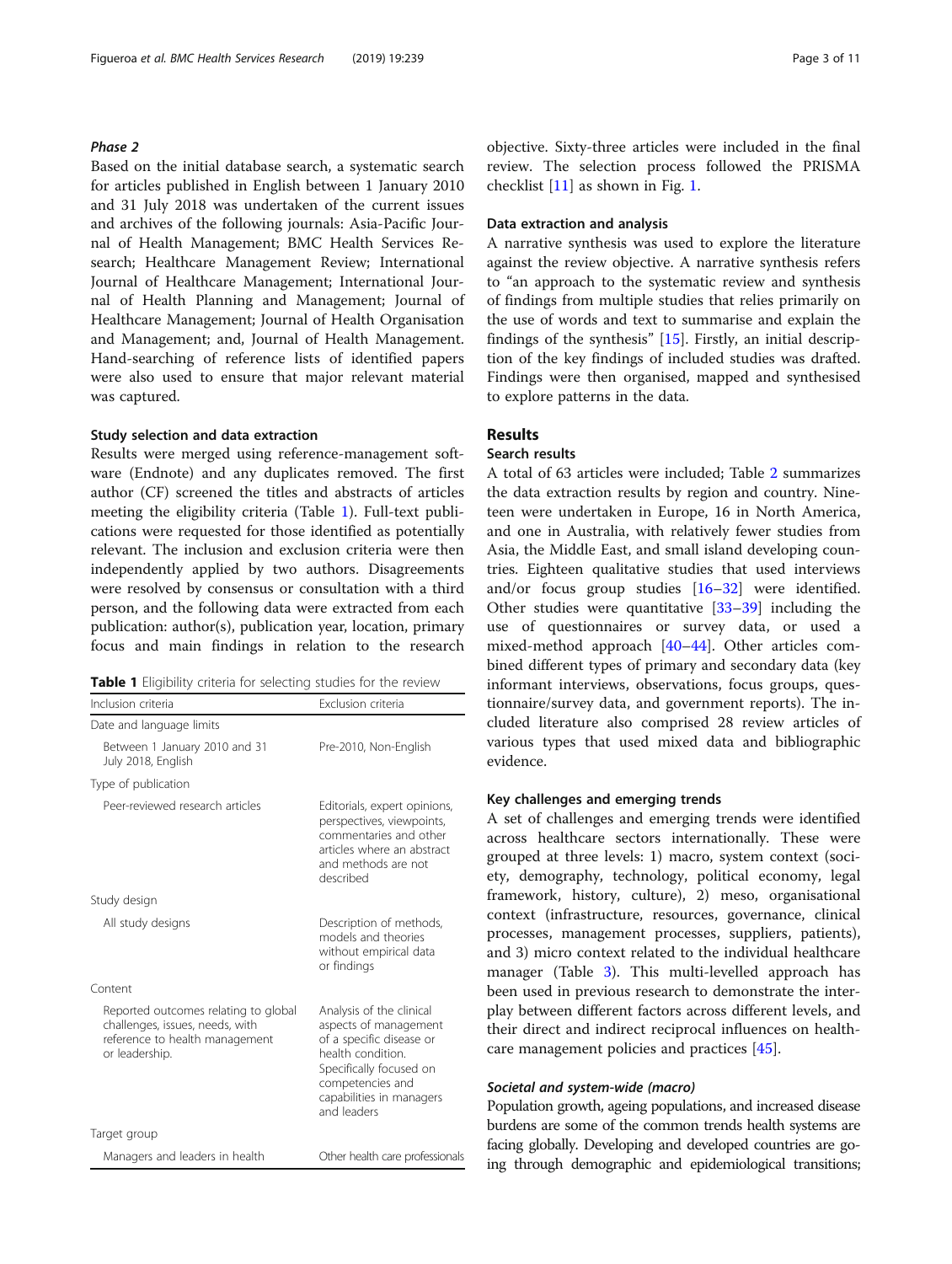<span id="page-3-0"></span>

people are living longer with increasing prevalence of chronic diseases requiring health managers and leaders to adjust to shifting healthcare needs at the population level, delivering preventative and long-term care beyond acute care. Countries in Africa, Europe, the Pacific Islands, Middle East, Asia and Caribbean are seeing an increase in number of patients with non-communicable diseases and communicable diseases [\[21](#page-9-0), [46](#page-10-0)–[52](#page-10-0)].

Although many countries have similar emerging health system concerns, there are some differences in the complexities each country faces. For many small countries, outmigration, capacity building and funding from international aid agencies are affecting how their health systems operate, while in many larger countries, funding cuts, rise in private health insurance, innovations, and health system restructuring are major influences [\[21](#page-9-0), [34](#page-9-0), [50,](#page-10-0) [53](#page-10-0), [54](#page-10-0)]. In addition, patients are increasingly health literate and, as consumers, expect high-quality healthcare [\[34](#page-9-0), [53,](#page-10-0) [54](#page-10-0)]. However, hospitals and healthcare systems are lacking capacity to meet the increased demand [[16,](#page-9-0) [34,](#page-9-0) [43](#page-10-0)].

Scientific advances have meant more patients are receiving care across the health system. It is imperative to have processes for communication and collaboration between different health professionals for high-quality care. However, health systems are fragmented; increasing specialisation is leading to further fragmentation and disassociation [\[31](#page-9-0), [54](#page-10-0), [55](#page-10-0)]. Adoption of technological

innovations also require change management, hospital restructure, and capacity building [\[56](#page-10-0)–[58\]](#page-10-0).

Changes in health policies and regulations compound the challenge faced by healthcare managers and leaders to deliver high quality care [\[53,](#page-10-0) [54](#page-10-0), [59](#page-10-0)]. Political reforms often lead to health system restructuring requiring change in the values, structures, processes and systems that can constrain how health managers and leaders align their organisations to new agendas [[24,](#page-9-0) [28,](#page-9-0) [31](#page-9-0), [60](#page-10-0)]. For example, the distribution of health services management to local authorities through decentralisation has a variable impact on the efficacy and efficiency of healthcare delivery [\[24](#page-9-0), [27](#page-9-0), [35](#page-9-0), [59\]](#page-10-0).

Governments' decisions are often made focusing on cost savings, resulting in budgetary constraints within which health systems must operate [[16](#page-9-0), [19,](#page-9-0) [53](#page-10-0), [61](#page-10-0)]. Although some health systems have delivered positive results under such constraint [\[53](#page-10-0)], often financial resource constraints can lead to poor human and technical resource allocation, creating a disconnect between demand and supply [[23,](#page-9-0) [27,](#page-9-0) [40](#page-10-0), [47](#page-10-0), [57](#page-10-0)]. To reduce spending in acute care, there is also a push to deliver health services in the community and focus on social determinants of health, though this brings further complexities related to managing multiple stakeholder collaborations [\[27](#page-9-0), [32,](#page-9-0) [34,](#page-9-0) [38,](#page-10-0) [40](#page-10-0), [49](#page-10-0), [55](#page-10-0)].

Due to an increase in demand and cost constraints, new business models are emerging, and some health systems are resorting to privatisation and corporatisation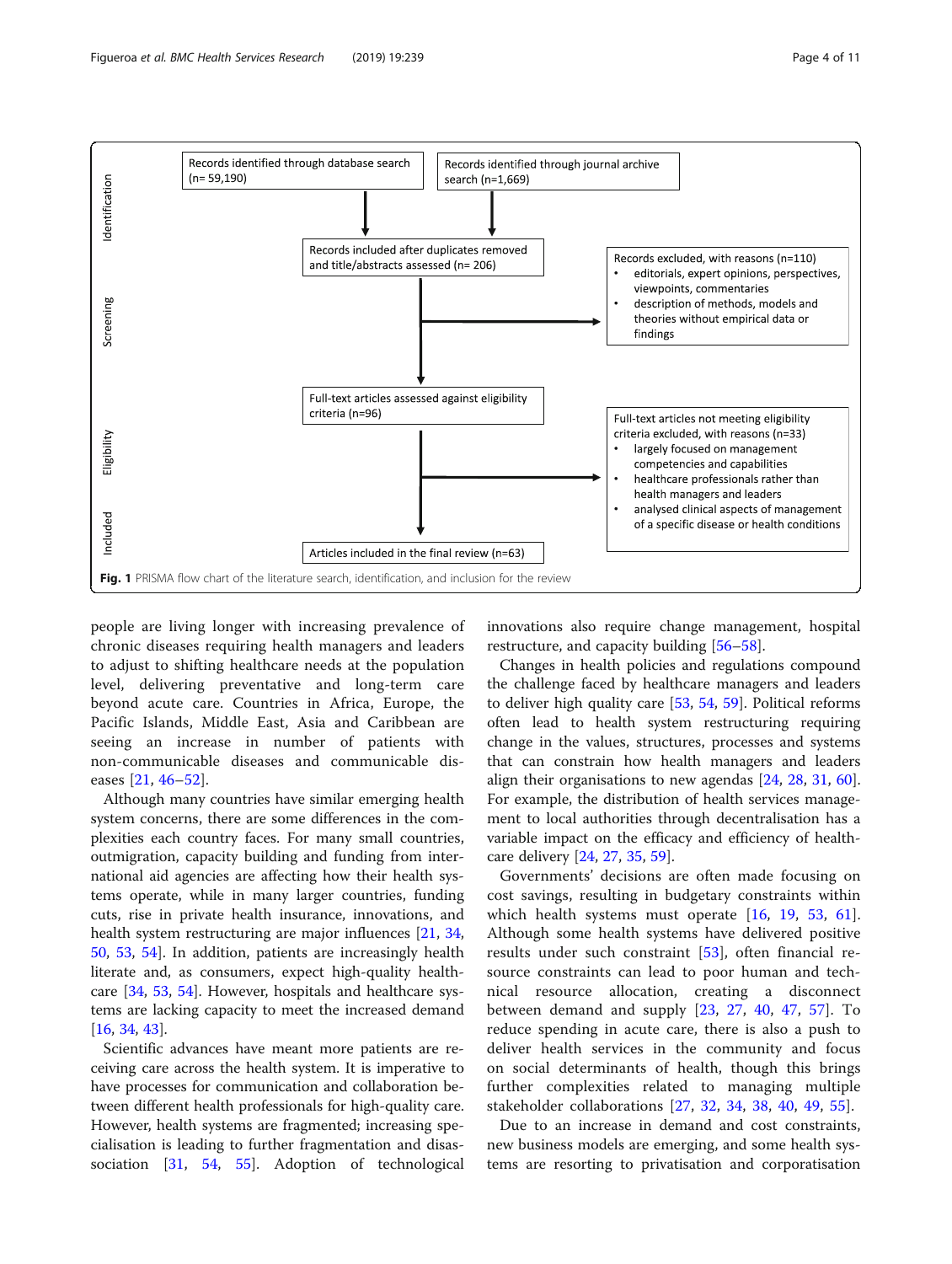<sup>a</sup>refers to more than one country situated in different regions including Europe, North America, Asia, and Africa

[[22,](#page-9-0) [48,](#page-10-0) [62](#page-10-0)]. This has created competition in the market, increased uptake of private health insurance and increased movement of consumers between various organisations [[22,](#page-9-0) [48](#page-10-0)]. Health managers and leaders need to keep abreast with continuously changing business models of care delivery and assess their impact [[59,](#page-10-0) [62](#page-10-0)]. The evolving international health workforce, insufficient numbers of trained health personnel, and maintaining and improving appropriate skill mixes comprise other important challenges for managers in meeting population health needs and demands (Table [3\)](#page-5-0).

<span id="page-4-0"></span>Table 2 Literature included in this review, by context and their references

| Context                        | Literature describing challenges<br>and emerging trends |
|--------------------------------|---------------------------------------------------------|
| International <sup>a</sup>     | [40, 56, 61, 68, 69, 73]                                |
| Europe                         | [16, 62, 63, 74]                                        |
| Africa                         | $[46]$                                                  |
| Australia                      | [59, 67]                                                |
| Botswana                       | [80]                                                    |
| Brazil                         | [17, 41]                                                |
| Canada                         | $[18 - 20, 81]$                                         |
| Caribbean                      | $[47]$                                                  |
| Costa Rica                     | $[72]$                                                  |
| Finland                        | $[21]$                                                  |
| Germany                        | $[33]$                                                  |
| India                          | [22, 34, 48]                                            |
| Indonesia                      | $[35]$                                                  |
| Iran                           | [23, 24, 49]                                            |
| Ireland                        | $[53]$                                                  |
| Italy                          | $[36]$                                                  |
| Netherlands                    | $[55]$                                                  |
| Norway                         | [71]                                                    |
| Pacific Islands                | $[50]$                                                  |
| Portugal                       | $[25]$                                                  |
| Spain                          | [65]                                                    |
| South Korea                    | $[57]$                                                  |
| South Africa                   | $[51]$                                                  |
| Sweden                         | [26, 70]                                                |
| Switzerland                    | $[37]$                                                  |
| Syria                          | $[52]$                                                  |
| Tanzania                       | $[27]$                                                  |
| Thailand                       | $[28]$                                                  |
| Turkey                         | [64]                                                    |
| United Kingdom (UK)            | [29, 42, 43, 75]                                        |
| United States of America (USA) | [30-32, 38, 39, 44, 54, 58, 60, 66, 82, 83]             |

#### Organisational level (meso)

At the organisation level, human resource management issues were a central concern. This can be understood in part within the wider global human resources for health crisis which has placed healthcare organisations under intense pressure to perform. The evidence suggests healthcare organisations are evolving to strengthen coordination between primary and secondary care; there is greater attention to population-based perspectives in disease prevention, interdisciplinary collaboration, and clinical governance. These trends are challenged by the persistence of bureaucratic and hierarchical cultures, emphasis on targets over care quality, and the intensification of front-line and middle-management work that is limiting capacity.

Healthcare managers and leaders also face operational inefficiencies in providing primary health and referral services to address highly complex and shifting needs which often result in the waste of resources [[49,](#page-10-0) [63,](#page-10-0) [64](#page-10-0)]. Considering the pace of change, organisations are required to be flexible and deliver higher quality care at lower cost [\[21](#page-9-0), [53,](#page-10-0) [65\]](#page-10-0). To achieve this, many organisations in developing and developed countries alike are adopting a lean model [\[17](#page-9-0), [21](#page-9-0)]. However, there are challenges associated with ensuring sustainability of the lean system, adjusting organisational hierarchies, and improving knowledge of the lean model, especially in developing countries [\[17](#page-9-0), [21](#page-9-0)].

Healthcare organisations require various actors with different capabilities to deliver high quality care. However, a dominant hierarchical culture and lack of collaborative and distributed culture can limit the performance of healthcare organisations [\[22](#page-9-0), [36,](#page-9-0) [54\]](#page-10-0). In addition, considering high turnover of executive leadership, healthcare organisations often rely on external talent for succession management which can reduce hospital efficiency [[44,](#page-10-0) [66](#page-10-0)]. Other contributors to weakened hospital performance include: the lack of allocative efficiency and transparency [\[24,](#page-9-0) [30,](#page-9-0) [64,](#page-10-0) [67](#page-10-0)]; poor hospital processes that hamper the development of effective systems for the prevention and control of hospital acquired infections (HAIs) [[53,](#page-10-0) [68\]](#page-10-0); and, payment reforms such as value-based funding and fee-for-service that encourage volume [[18,](#page-9-0) [23,](#page-9-0) [24,](#page-9-0) [61](#page-10-0), [62](#page-10-0), [69](#page-10-0), [70](#page-10-0)].

Managerial work distribution within organisations is often not clearly defined, leading to extra or extreme work conditions for middle and front-line managers [[29](#page-9-0), [42,](#page-10-0) [53,](#page-10-0) [70](#page-10-0)]. Unregulated and undefined expectations at the organisation level leads to negative effects such as stress, reduced productivity, and unpredictable work hours, and long-term effects on organisational efficiency and delivery of high quality care [[22,](#page-9-0) [28](#page-9-0), [29](#page-9-0), [37,](#page-10-0) [42,](#page-10-0) [51](#page-10-0), [71\]](#page-10-0). Furthermore, often times front-line clinicians are also required to take the leadership role in the absence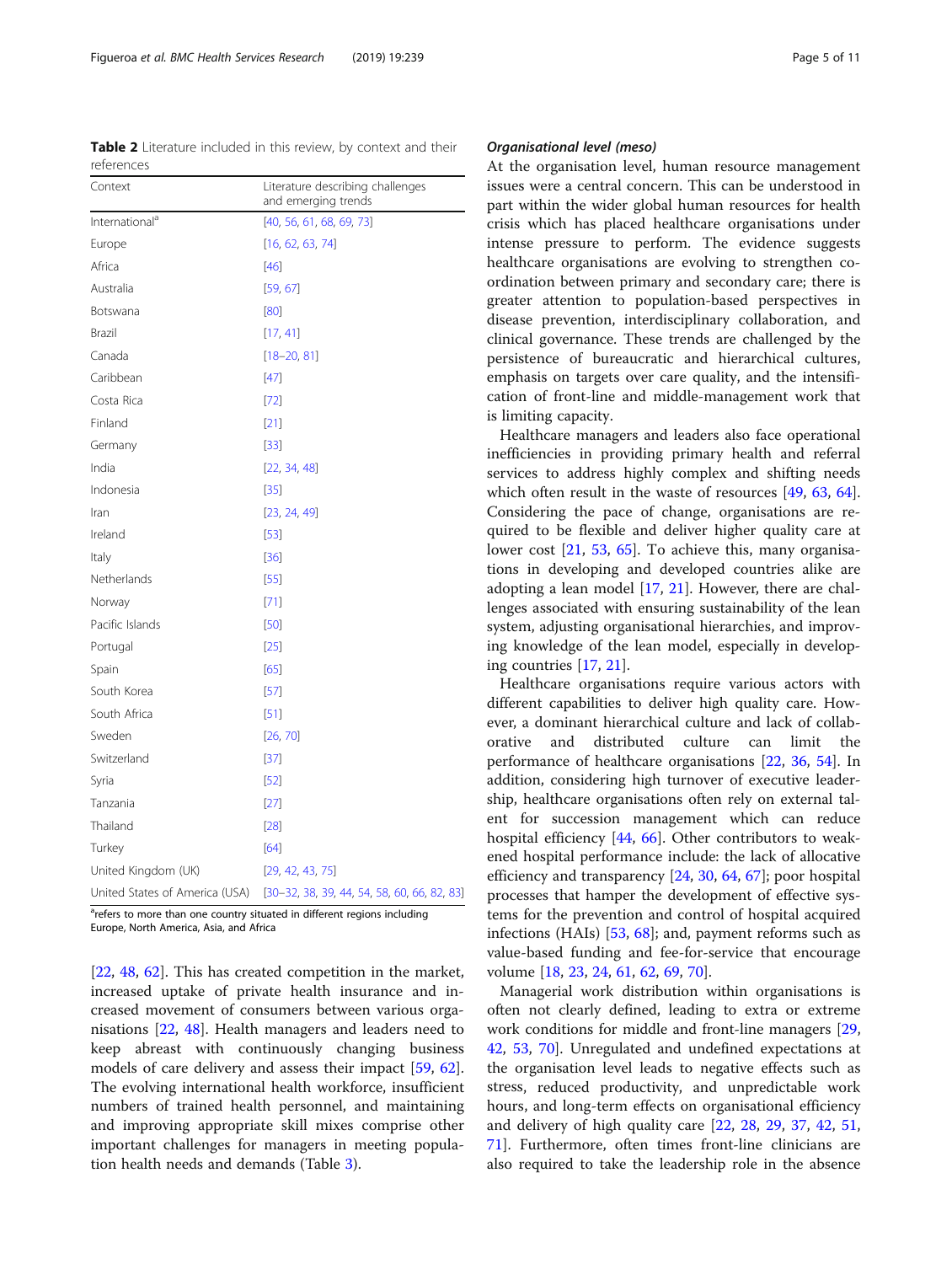<span id="page-5-0"></span>Table 3 Overview and types of challenges and emerging trends for healthcare managers internationally within the included literature

| Level               | Challenge or emerging<br>trend                        | Aspects of the challenge or emerging trend                                                                                                                                      | References                                 |  |
|---------------------|-------------------------------------------------------|---------------------------------------------------------------------------------------------------------------------------------------------------------------------------------|--------------------------------------------|--|
| Societal and        | Demographic and                                       | Population growth                                                                                                                                                               | [34, 47, 48, 61]                           |  |
| system-wide (macro) | epidemiological<br>transitions                        | Ageing populations                                                                                                                                                              | [21, 47, 49, 53, 57, 61, 69]               |  |
|                     |                                                       | Rise in chronic, non-communicable disease and<br>lifestyle-related health issues                                                                                                | $[21, 46 - 52, 56]$                        |  |
|                     |                                                       | High disease burdens and poor health indicators                                                                                                                                 | [46, 47, 51]                               |  |
|                     | Growing and shifting<br>supply and demand<br>patterns | More patients with complex needs requiring<br>multiple healthcare providers                                                                                                     | [21, 46, 54, 55, 83]                       |  |
|                     |                                                       | Hospital capacity issues                                                                                                                                                        | [50, 53]                                   |  |
|                     |                                                       | More knowledgeable and health-literate consumers                                                                                                                                | [34, 53, 54]                               |  |
|                     |                                                       | Higher expectations from healthcare organizations<br>(value-for-money)                                                                                                          | [16, 34, 43, 53, 57, 60]                   |  |
|                     |                                                       | Increasing dissatisfaction with healthcare system                                                                                                                               | [61]                                       |  |
|                     |                                                       | Greater treatment affordability, increased medical<br>tourism, growing health insurance use, rising<br>incomes                                                                  | $[48]$                                     |  |
|                     |                                                       | Inequalities in access to healthcare                                                                                                                                            | [51, 72]                                   |  |
|                     | Advances in science and<br>technology                 | New Information and communication Technology<br>(ICT) systems                                                                                                                   | [47, 48, 53, 54, 57, 69, 83]               |  |
|                     |                                                       | Innovations in healthcare services and delivery<br>(electronic medical records, telemedicine,<br>internet-based care, hospital and ward redesign)                               | $[47, 54, 56 - 58]$                        |  |
|                     |                                                       | New categories or specialization of service providers                                                                                                                           | [54, 83]                                   |  |
|                     |                                                       | Greater integration and interdisciplinary teams and<br>collaborative healthcare practice                                                                                        | [54, 55]                                   |  |
|                     | Political and economic<br>change                      | Adapting to changes in government and health<br>sector reforms                                                                                                                  | $[18, 19, 24, 28, 31, 47, 53, 54, 59, 60]$ |  |
|                     |                                                       | Decentralisation of healthcare                                                                                                                                                  | [24, 27, 35, 59, 72]                       |  |
|                     |                                                       | Budget constraints, measures to avoid deficits                                                                                                                                  | [16, 19, 53, 60, 61]                       |  |
|                     |                                                       | Disconnection between population needs and<br>resource allocation                                                                                                               | [23, 27, 40, 47, 57, 72]                   |  |
|                     |                                                       | Lack of or increasing collaboration between<br>governments, health providers, community<br>representatives and other stakeholders to address<br>the needs of healthcare systems | [27, 40, 49]                               |  |
|                     |                                                       | Shifting to patient-focused care; greater attention to<br>community health and addressing social determinants<br>of health                                                      | $[16, 21, 28, 32, 34, 38, 53-55, 58]$      |  |
|                     | Corporatisation and<br>privatisation                  | Emergence of new business models for healthcare;<br>Public-Private Partnership (PPP) models                                                                                     | [22, 48, 54, 59, 62, 63]                   |  |
|                     |                                                       | Move from independent health organisations to large,<br>networked health systems                                                                                                | [22, 59, 62]                               |  |
|                     |                                                       | High or uneven demand for specialist tertiary care                                                                                                                              | [22, 49]                                   |  |
|                     |                                                       | Growth of the private sector; competition for health<br>professionals                                                                                                           | [22, 34, 35, 57, 61, 62]                   |  |
|                     | Increasing costs                                      | Healthcare costs                                                                                                                                                                | [21, 22, 53, 61, 64, 69]                   |  |
|                     |                                                       | Managerial costs                                                                                                                                                                | [34, 64]                                   |  |
|                     |                                                       | Costs associated with developing new programmes                                                                                                                                 | [19, 47, 53]                               |  |
|                     | Crises in human<br>resources for health               | Shortage of trained health personnel, out-migration<br>of skilled health workers                                                                                                | [23, 25, 41, 46, 47, 50, 51, 61]           |  |
|                     |                                                       | Lack of effective retention strategies and poor                                                                                                                                 | [46, 80]                                   |  |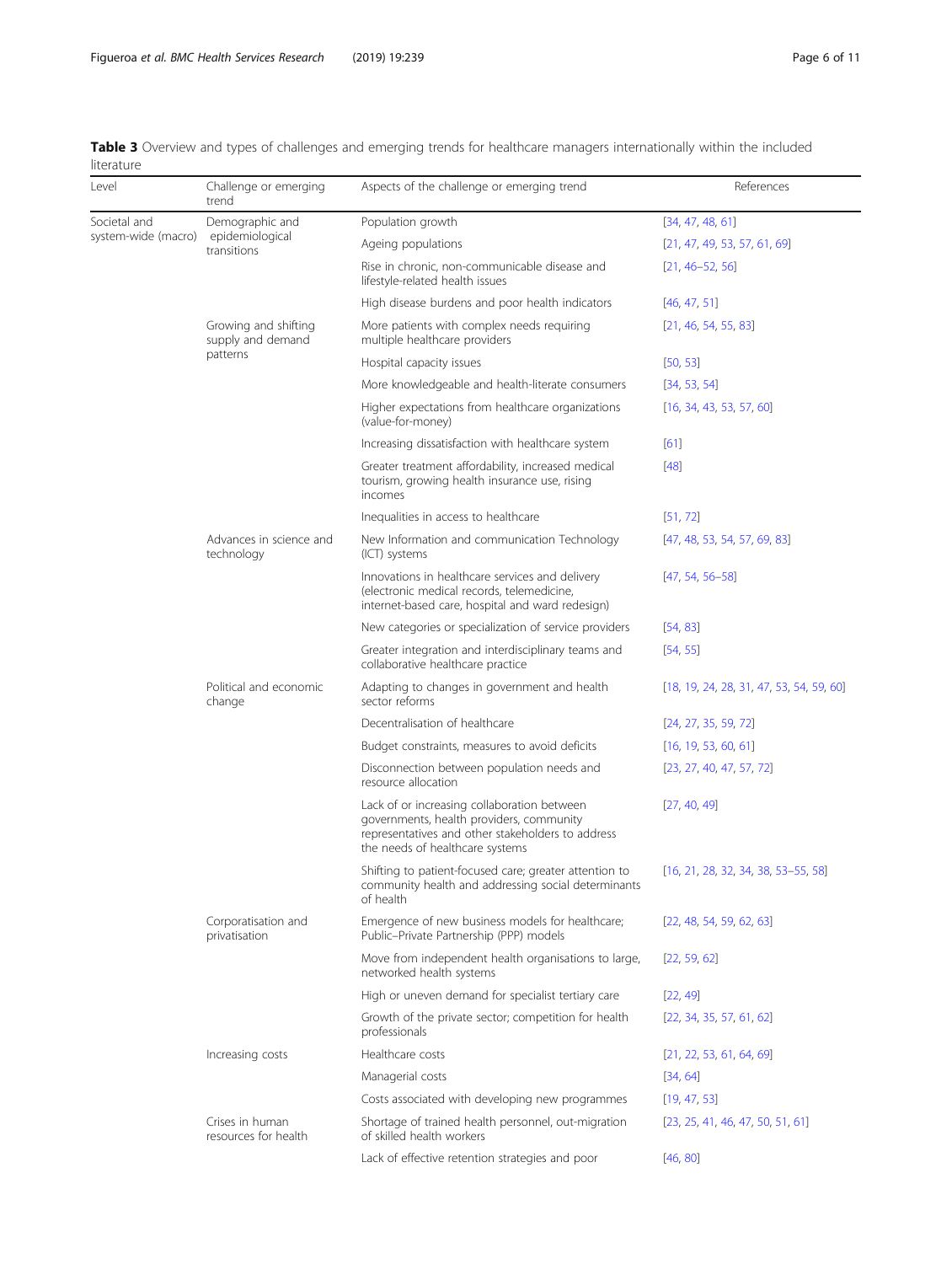Table 3 Overview and types of challenges and emerging trends for healthcare managers internationally within the included literature (Continued)

| Level                    | Challenge or emerging<br>trend                                 | Aspects of the challenge or emerging trend                                                                                                                                                                                                                                    | References                                            |  |
|--------------------------|----------------------------------------------------------------|-------------------------------------------------------------------------------------------------------------------------------------------------------------------------------------------------------------------------------------------------------------------------------|-------------------------------------------------------|--|
|                          |                                                                | working conditions                                                                                                                                                                                                                                                            |                                                       |  |
|                          |                                                                | Challenge to maintain health services with appropriate<br>skill mixes                                                                                                                                                                                                         | [35, 46, 47, 51, 61]                                  |  |
|                          |                                                                | Limited resources and health infrastructure and their<br>maintenance                                                                                                                                                                                                          | [46, 47, 50, 72]                                      |  |
|                          |                                                                | Deficiencies in health information systems                                                                                                                                                                                                                                    | [23, 25, 49]                                          |  |
| Organisational<br>(meso) | Human resource<br>management<br>challenges                     | Inefficiency and insufficiencies in provision of health<br>services and use of resources; increased demands for<br>efficiency and cost-cutting                                                                                                                                | [18, 21, 49, 53, 57, 61, 63–65]                       |  |
|                          |                                                                | Barriers to implementing lean healthcare: outsourcing<br>hospital activities, limited knowledge of lean                                                                                                                                                                       | [17, 21]                                              |  |
|                          |                                                                | Inadequate planning and performance evaluation<br>systems; poor talent identification; poor deployment<br>and underutilization of staff                                                                                                                                       | [23, 25, 28, 30, 43, 49, 69, 72, 80]                  |  |
|                          |                                                                | Lack of support and opportunities in management<br>training and leadership development within<br>organisations                                                                                                                                                                | $[22, 26, 28, 31, 41, 42, 46, 47, 67, 82]$            |  |
|                          |                                                                | Poor quality of services or concerns of declining<br>quality; poor culture regarding patient safety                                                                                                                                                                           | [18, 33, 35, 46, 61, 69]                              |  |
|                          | Changes in organisational<br>structures and measures           | Dominant hierarchical culture                                                                                                                                                                                                                                                 | [21, 22, 36, 43, 54, 63, 64, 72]                      |  |
|                          |                                                                | Selective recruitment into leadership positions; need<br>for robust succession planning and management                                                                                                                                                                        | [44, 66, 67]                                          |  |
|                          |                                                                | Excessive bureaucracy or lack of transparency in<br>organisational rules and processes                                                                                                                                                                                        | [21, 24, 30, 64, 67]                                  |  |
|                          |                                                                | Inadequate systems to prevent and control healthcare<br>associated infections (HAIs)                                                                                                                                                                                          | [53, 68]                                              |  |
|                          |                                                                | Target-driven approach to performance measurement                                                                                                                                                                                                                             | [61]                                                  |  |
|                          |                                                                | Fee-for-service payment models encouraging volume<br>not quality of care                                                                                                                                                                                                      | [18, 23, 57, 61]                                      |  |
|                          |                                                                | Value-based payment models, other new payment<br>models                                                                                                                                                                                                                       | [24, 49, 62, 69, 70, 72, 83]                          |  |
|                          | Intensification of front-line<br>and middle management<br>work | Broad responsibility; balancing clinical, teaching,<br>research and management roles                                                                                                                                                                                          | [22, 28, 29, 42, 53, 64, 70, 81]                      |  |
|                          |                                                                | Long working hours, unpredictable work patterns, tight<br>deadlines, stress and reduced productivity                                                                                                                                                                          | [22, 29, 37, 42, 51]                                  |  |
|                          |                                                                | Difficulties of middle-level and front-line managers to<br>operationalise executive strategic directions and<br>initiatives (lack of incentives, lack of support, resource<br>constraints, conflict between organisational priorities<br>and employees' own goals and values) | $[16, 21, 24, 26, 30, 31, 37, 42, 53, 65, 72,$<br>81] |  |
|                          |                                                                | Informal and shared leadership in the front-line in the<br>absence of formal management                                                                                                                                                                                       | $[20]$                                                |  |
| Individual (micro)       | Shifting health manager<br>role                                | No universal standard definition for a health manager<br>nor defined competency standards                                                                                                                                                                                     | [28, 59]                                              |  |
|                          |                                                                | Lack of transparency and accountability                                                                                                                                                                                                                                       | [24, 28, 30, 31, 67]                                  |  |
|                          |                                                                | Increasing dual clinician and manager and leadership<br>roles                                                                                                                                                                                                                 | [18, 28, 53, 63, 70, 71, 74, 75]                      |  |
|                          |                                                                | More physicians becoming senior healthcare managers                                                                                                                                                                                                                           | [39, 63, 64]                                          |  |
|                          |                                                                | More non-physician health managers, new types of<br>professional healthcare managers                                                                                                                                                                                          | [73, 74]                                              |  |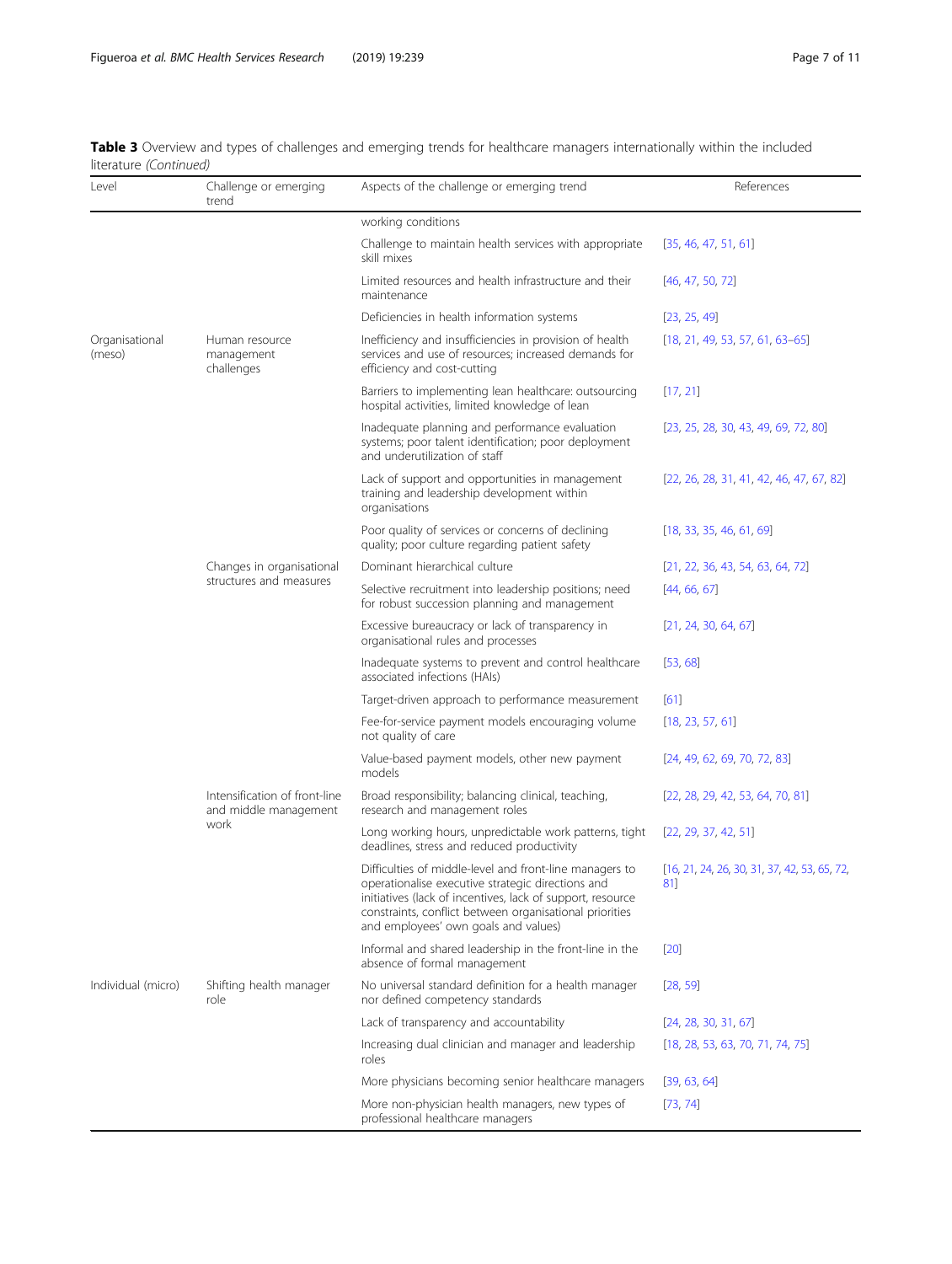#### Individual level (micro)

Worldwide, middle and front-line health managers and leaders are disproportionately affected by challenges at the system and organisational level, which has contributed to increasing and often conflicting responsibilities. Some countries are experiencing a growth in senior health managers with a clinical background, while in other countries, the converse is apparent. Indistinct organisational boundaries, increasing scope of practice, and lack of systemic support at policy level are leaving healthcare managers with undefined roles [\[28](#page-9-0), [59](#page-10-0)]. Poorly defined roles contribute to reduced accountability, transparency, autonomy, and understanding of responsibilities [[24,](#page-9-0) [30](#page-9-0), [31,](#page-9-0) [67](#page-10-0)]. Studies also indicate a lack of recognition of clinical leaders in health organisations and inadequate training opportunities for them as such [\[20](#page-9-0), [67\]](#page-10-0).

The number of hybrid managers (performing clinical and managerial work concurrently) in developed countries is increasing, with the perception that such managers improve the clinical governance of an organization. In contrast, the number of non-clinical managers in many developing countries appears to be increasing  $[63, 73-75]$  $[63, 73-75]$  $[63, 73-75]$  $[63, 73-75]$  $[63, 73-75]$  $[63, 73-75]$ . Included studies suggest this approach does not necessarily improve manager-clinical professional relationships or the willingness of clinicians becoming managers, limiting their participation in strategic decisions [[28](#page-9-0), [70](#page-10-0), [71](#page-10-0), [74](#page-10-0)].

#### **Discussion**

This rapid review highlights the current global climate in health service management, the key priority areas, and current health management approaches being utilised to address these. The multitude of issues emerging demonstrate the complex and evolving role of health service management in the wider complex functioning of health systems globally in a changing healthcare landscape. Key themes of achieving high quality care and sustainable service delivery were apparent, often evidenced through health reforms [\[5](#page-9-0)]. The influence of technological innovation in both its opportunities and complexities is evident worldwide. In the context of changing healthcare goals and delivery approaches, health management is seeking to professionalise as a strategy to build strength and capacity. In doing so, health managers are questioning role scope and the skills and knowledge they need to meet the requirements of the role.

#### Global challenges facing health management

Understanding how the features of the macro, meso and micro systems can create challenges for managers is critical [\[19](#page-9-0)]. With continual healthcare reform and increasing health expenditure as a proportion of GDP, distinct challenges are facing high-income Organisation for Economic Co-operation and Development (OECD) countries, middle-income rapidly-developing economies, and low-income, resource-limited countries. Reforms, especially in OECD countries, have been aimed at controlling costs, consolidating hospitals for greater efficiencies, and reconfiguring primary healthcare [[1,](#page-9-0) [76\]](#page-10-0). The changing business models for the delivery of care have wider implications for the way in which health managers conceptualise healthcare delivery and the key stakeholders [[59\]](#page-10-0), for example, the emerging role of private healthcare providers and non-health actors in public health. Changes to the business model of healthcare delivery also has implications for the distribution of power amongst key actors within the system. This is evident in the evolved role of general practitioners (GPs) in the UK National Health Service as leaders of Clinical Commissioning Groups (CCGs). Commissioning requires a different skill set to clinical work, in terms of assessing financial data, the nature of statutory responsibilities, and the need to engage with a wider stakeholder group across a region to plan services [\[77\]](#page-10-0). With new responsibilities, GPs have been required to quickly equip themselves with new management capabilities, reflecting the range of studies included in this review around clinician managers and the associated challenges [\[18,](#page-9-0) [28,](#page-9-0) [53](#page-10-0), [63](#page-10-0), [70,](#page-10-0) [71](#page-10-0), [74](#page-10-0), [75\]](#page-10-0).

Central to the role of healthcare managers is the ability to transition between existing and new cultures and practices within healthcare delivery [[59\]](#page-10-0). Bridging this space is particularly important in the context of increasingly personalized and technologically-driven healthcare delivery [[54\]](#page-10-0). While advances in knowledge and medical technologies have increased capability to tackle complex health needs, the integration of innovations into existing healthcare management practices requires strong change management [\[73\]](#page-10-0). Health leaders and managers need to be able to rapidly and continually assess the changes required or upon them, the implications, and to transform their analysis into a workable plan to realise change [\[10](#page-9-0)]. Focusing only on the clinical training of health professionals rather than incorporating managerial and leadership roles, and specifically, change management capability may limit the speed and success of innovation uptake [\[22](#page-9-0)].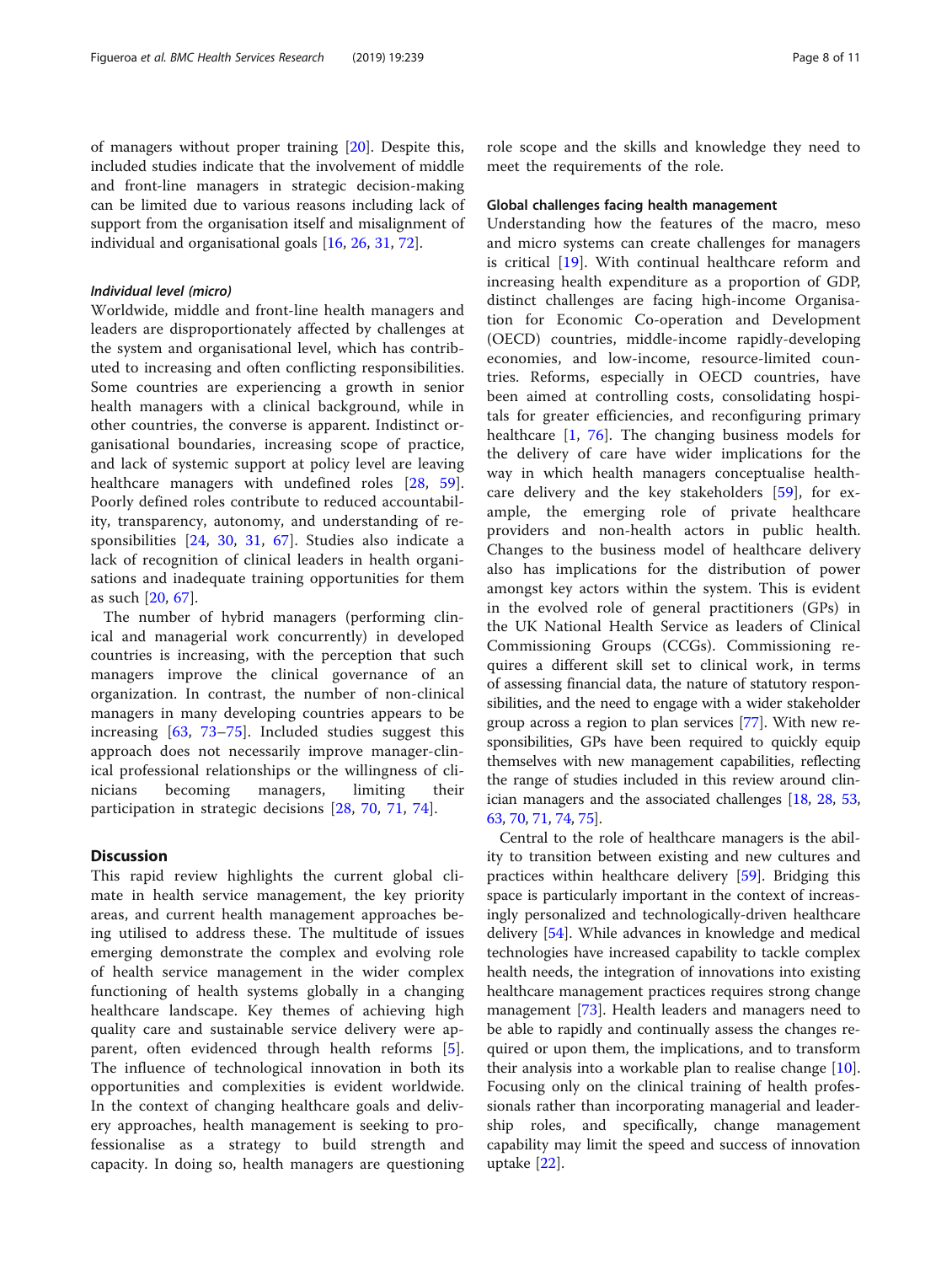#### Implications

Our findings highlight the implications of current priorities within the health sector for health management practice internationally; key issues are efficiency savings, change management and human resource management. In the context of efficiency approaches, health system and service managers are facing instances of poor human and technical resource allocation, creating a disconnect between demand and supply. At the service delivery level, this has intensified and varied the role of middle managers mediating at two main levels. The first level of middle-management is positioned between the front-line and C-suite management of an organisation. The second level of middle-management being the C-suite managers who translate regional and/ or national funding decisions and policies into their organisations. Faced with increasing pace of change, and economic and resource constraints, middle managers across both levels are now more than ever exposed to high levels of stress, low morale, and unsustainable working patterns [\[29](#page-9-0)]. Emphasis on cost-saving has brought with it increased attention to the health services that can be delivered in the community and the social determinants of health. Connecting disparate services in order to meet efficiency goals is a now a core feature of the work of many health managers mediating this process.

Our findings also have implications for the conceptualisation of healthcare management as a profession. The scale and increasing breadth of the role of health leaders and managers is evident in the review. Clarifying the professional identity of 'health manager' may therefore be a critical part of building and maintaining a robust health management workforce that can fulfil these diverse roles [[59\]](#page-10-0). Increasing migration of the healthcare workforce and of population, products and services between countries also brings new challenges for healthcare. In response, the notion of transnational competence among healthcare professionals has been identified [\[78](#page-10-0)]. Transnational competence progresses cultural competence by considering the interpersonal skills required for engaging with those from diverse cultural and social backgrounds. Thus, transnational competence may be important for health managers working across national borders. A key aspect of professionalisation is the education and training of health managers. Our findings provide a unique and useful theoretical contribution that is globally-focused and multi-level to stimulate new thinking in health management educators, and for current health leaders and managers. These findings have considerable practical utility for managers and practitioners designing graduate health management programs.

#### Limitations

Most of the studies in the field have focused on the Anglo-American context and health systems. Notwithstanding the importance of lessons drawn from these health systems, further research is needed in other regions, and in low- and middle-income countries in particular [\[79](#page-10-0)]. We acknowledge the nuanced interplay between evidence, culture, organisational factors, stakeholder interests, and population health outcomes. Terminologies and definitions to express global health, management and leadership vary across countries and cultures, creating potential for bias in the interpretation of findings. We also recognise that there is fluidity in the categorisations, and challenges arising may span multiple domains. This review considers challenges facing all types of healthcare managers and thus lacks discrete analysis of senior, middle and front-line managers. That said, managers at different levels can learn from one another. Senior managers and executives may gain an appreciation for the operational challenges that middle and front-line managers may face. Middle and front-line managers may have a heightened awareness of the more strategic decision-making of senior health managers. Whilst the findings indicate consistent challenges and needs for health managers across a range of international contexts, the study does not capture country-specific issues which may have consequences at the local level. Whilst a systematic approach was taken to the literature in undertaking this review, relevant material may have been omitted due to the limits placed on the rapid review of the vast and diverse health management literature. The inclusion of only materials in English language may have led to further omissions of relevant work.

#### Conclusion

Health managers within both international and national settings face complex challenges given the shortage of human resources for health worldwide and the rapid evolution of national and transnational healthcare systems. This review addresses the lack of studies taking a global perspective of the challenges and emerging needs at macro (international, national and societal), meso (organisational), and micro (individual health manager) levels. Contemporary challenges of the global health management workforce orient around demographic and epidemiological change, efficiency-saving, human resource management, changing structures, intensified management, and shifting roles and expectations. In recognising these challenges, researchers, management educators, and policy makers can establish global health service management priorities and enhance health leadership and capacities to meet these. Health managers and leaders with adaptable and relevant capabilities are critical to high quality systems of healthcare delivery.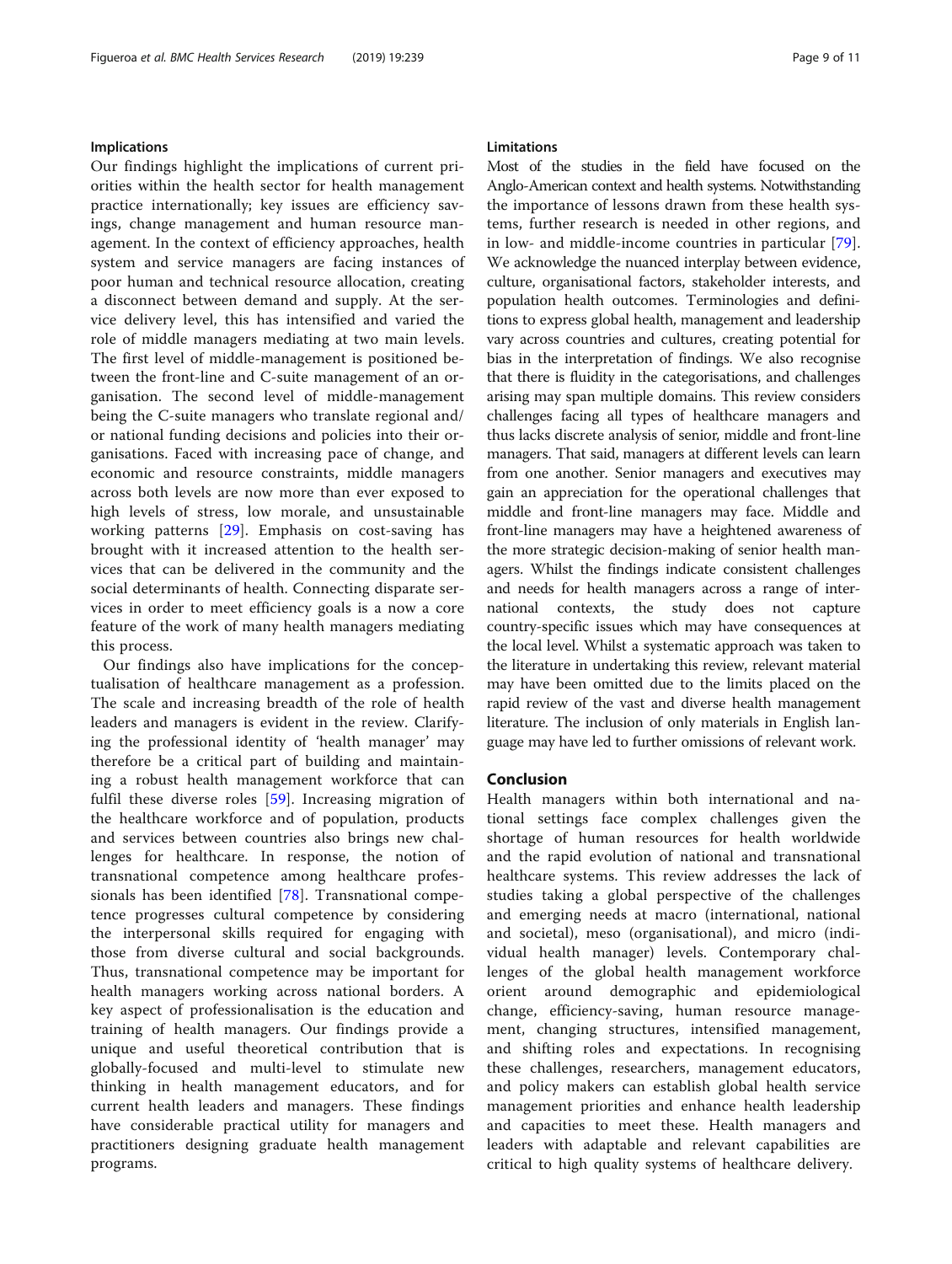#### <span id="page-9-0"></span>Abbreviations

CCGs: Clinical Commissioning Groups; GPs: General practitioners; HAIs: Hospital acquired infections; OECD: Organisation for Economic Cooperation and Development; PRISMA: Preferred Reporting Items for Systematic Reviews and Meta-Analyses; REA: Rapid evidence assessment; SDGs: Sustainable Development Goals; UHC: Universal health coverage; WHO: World Health Organization

#### Acknowledgements

Not applicable

#### Funding

The rapid review is part of a larger study on global health management priorities and qualities, supported by the University of New South Wales, Sydney.

#### Availability of data and materials

The data that support the findings of this review are included in this published article.

#### Authors' contributions

CF conducted the database searches and identification of relevant literature. RH and AC assessed the selected literature. RH and LM conceived the design of the review and contributed to the interpretation of the review results. CF drafted the initial manuscript while RH, AC and LM reviewed and revised subsequent drafts of the manuscript for important intellectual content. All authors read and approved the final version of the manuscript.

#### Ethics approval and consent to participate

Not applicable

#### Consent for publication

Not applicable

#### Competing interests

The authors declare that they have no competing interests.

#### Publisher's Note

Springer Nature remains neutral with regard to jurisdictional claims in published maps and institutional affiliations.

#### Received: 8 March 2019 Accepted: 9 April 2019 Published online: 24 April 2019

#### References

- 1. Senkubuge F, Modisenyane M, Bishaw T. Strengthening health systems by health sector reforms. Glob Health Action. 2014;7(1):23568.
- 2. World Health Organization, Global Health Workforce Alliance. Human resources for health: foundation for universal health coverage and the post-2015 development agenda. Report of the Third Global Forum on Human Resources for Health, 2013 November 10–13. Recife, Brazil: WHO; 2014.
- Reich MR, Harris J, Ikegami N, Maeda A, Cashin C, Araujo EC, et al. Moving towards universal health coverage: lessons from 11 country studies. Lancet. 2016;387(10020):811–6.
- 4. World Health Organisation. Working together for health: the world health report 2006: policy briefs. Geneva: World Health Organisation; 2006.
- 5. West M, Dawson J. Employee engagement and NHS performance. London: King's Fund; 2012.
- 6. World Health Organization. Global strategy on human resources for health: workforce 2030. Geneva: World Health Organisation; 2016.
- 7. Reich MR, Javadi D, Ghaffar A. Introduction to the special issue on "effective leadership for health systems". Health Syst Reform. 2016;2(3):171–5.
- 8. Waddington C, Egger D, Travis P, Hawken L, Dovlo D, World Health Organization. Towards better leadership and management in health: report of an international consultation on strengthening leadership and management in low-income countries, 29 January-1 February. Ghana: Accra; 2007.
- 9. World Health Organization. Quality of care: a process for making strategic choices in health systems. Manila: WHO Regional Office for the Western Pacific; 2006.
- 10. Ginter PM, Duncan WJ, Swayne LE. The strategic management of health care organizations: John Wiley & Sons; 2018.
- 11. Moher D, Liberati A, Tetzlaff J, Altman DG. Preferred reporting items for systematic reviews and meta-analyses: the PRISMA statement. Ann Int Med. 2009;151(4):264–9.
- 12. Grant MJ, Booth A. A typology of reviews: an analysis of 14 review types and associated methodologies. Health Inf Libr J. 2009;26(2):91–108.
- 13. Varker T, Forbes D, Dell L, Weston A, Merlin T, Hodson S, et al. Rapid evidence assessment: increasing the transparency of an emerging methodology. J Eval Clin Pract. 2015;21(6):1199–204.
- 14. Tricco AC, Langlois EV, Straus SE. Rapid reviews to strengthen health policy and systems: a practical guide. Geneva, Switzerland: World Health Organization; 2017.
- 15. Popay J, Roberts H, Sowden A, Petticrew M, Arai L, Rodgers M, et al. Guidance on the conduct of narrative synthesis in systematic reviews. A product from the ESRC methods programme Version. 2006;1:b92.
- 16. Taylor A, Groene O. European hospital managers' perceptions of patientcentred care: a qualitative study on implementation and context. J Health Organ Manag. 2015;29(6):711–28.
- 17. Costa LBM, Rentes AF, Bertani TM, Mardegan R. Lean healthcare in developing countries: evidence from Brazilian hospitals. Int J Health Plann Manage. 2017;32(1).
- 18. Chreim S, Williams BE, Coller KE. Radical change in healthcare organization: mapping transition between templates, enabling factors, and implementation processes. J Health Organ Manag. 2012;26(2):215–36.
- 19. Greenwald HP. Management challenges in British Columbia's healthcare system. J Health Organ Manag. 2017;31(4):418–29.
- 20. Mercer D, Haddon A, Loughlin C. Leading on the edge: the nature of paramedic leadership at the front line of care. Health Care Manag Rev. 2018;43(1):12–20.
- 21. Reijula J, Reijula E, Reijula K. Healthcare management challenges in two university hospitals. Int J Healthc Tech Manag. 2016;15(4):308–25.
- 22. Srinivasan V, Chandwani R. HRM innovations in rapid growth contexts: the healthcare sector in India. Int J Hum Res Manage. 2014;25(10):1505–25.
- 23. Afzali HHA, Moss JR, Mahmood MA. Exploring health professionals' perspectives on factors affecting Iranian hospital efficiency and suggestions for improvement. Int J Health Plann Manag. 2011;26(1):e17–29.
- 24. Jafari M, Rashidian A, Abolhasani F, Mohammad K, Yazdani S, Parkerton P, et al. Space or no space for managing public hospitals; a qualitative study of hospital autonomy in Iran. Int J Health Plann Manag. 2011;26(3):e121–e37.
- 25. Lapão LV, Dussault G. From policy to reality: clinical managers' views of the organizational challenges of primary care reform in Portugal. Int J Health Plann Manag. 2012;27(4):295–307.
- 26. Andreasson J, Eriksson A, Dellve L. Health care managers' views on and approaches to implementing models for improving care processes. J Nurs Manag. 2016;24(2):219–27.
- 27. Maluka SO, Hurtig AK, Sebastián MS, Shayo E, Byskov J, Kamuzora P. Decentralization and health care prioritization process in Tanzania: from national rhetoric to local reality. Int J Health Plann Manag. 2011;26(2):e102–e20.
- 28. Taytiwat P, Briggs D, Fraser J, Minichiello V, Cruickshank M. Lessons from understanding the role of community hospital director in Thailand: clinician versus manager. Int J Health Plann Manag. 2011;26(2):e48–67.
- 29. Buchanan DA, Parry E, Gascoigne C, Moore C. Are healthcare middle management jobs extreme jobs? J Health Organ Manag. 2013;27(5):646–64.
- 30. Longenecker CO, Longenecker PD. Why hospital improvement efforts fail: a view from the front line. J Healthc Manag. 2014;59(2):147–57.
- 31. Reyes DJ, Bekemeier B, Issel LM. Challenges faced by public health Nurs leaders in Hyperturbulent times. Public Health Nurs. 2014;31(4):344–53.
- 32. Louis CJ, Clark JR, Gray B, Brannon D, Parker V. Service line structure and decisionmaker attention in three health systems: implications for patient-centered care. Health Care Manag Rev. 2017. [https://doi.org/10.1097/HMR.0000000000000172.](https://doi.org/10.1097/HMR.0000000000000172)
- 33. Oppel EM, Winter V, Schreyogg J. Evaluating the link between human resource management decisions and patient satisfaction with quality of care. Health Care Manag Rev. 2017;42(1):53–64.
- 34. Ramanujam P. Service quality in health care organisations: a study of corporate hospitals in Hyderabad. J Health Manag. 2011;13(2):177–202.
- 35. Diana A, Hollingworth SA, Marks GC. Effects of decentralisation and health system reform on health workforce and quality-of-care in Indonesia, 1993– 2007. Int J Health Plann Manag. 2015;30(1):e16–30.
- 36. Prenestini A, Lega F. Do senior management cultures affect performance? Evidence from Italian public healthcare organizations. J Healthc Manag. 2013;58(5):336–51.